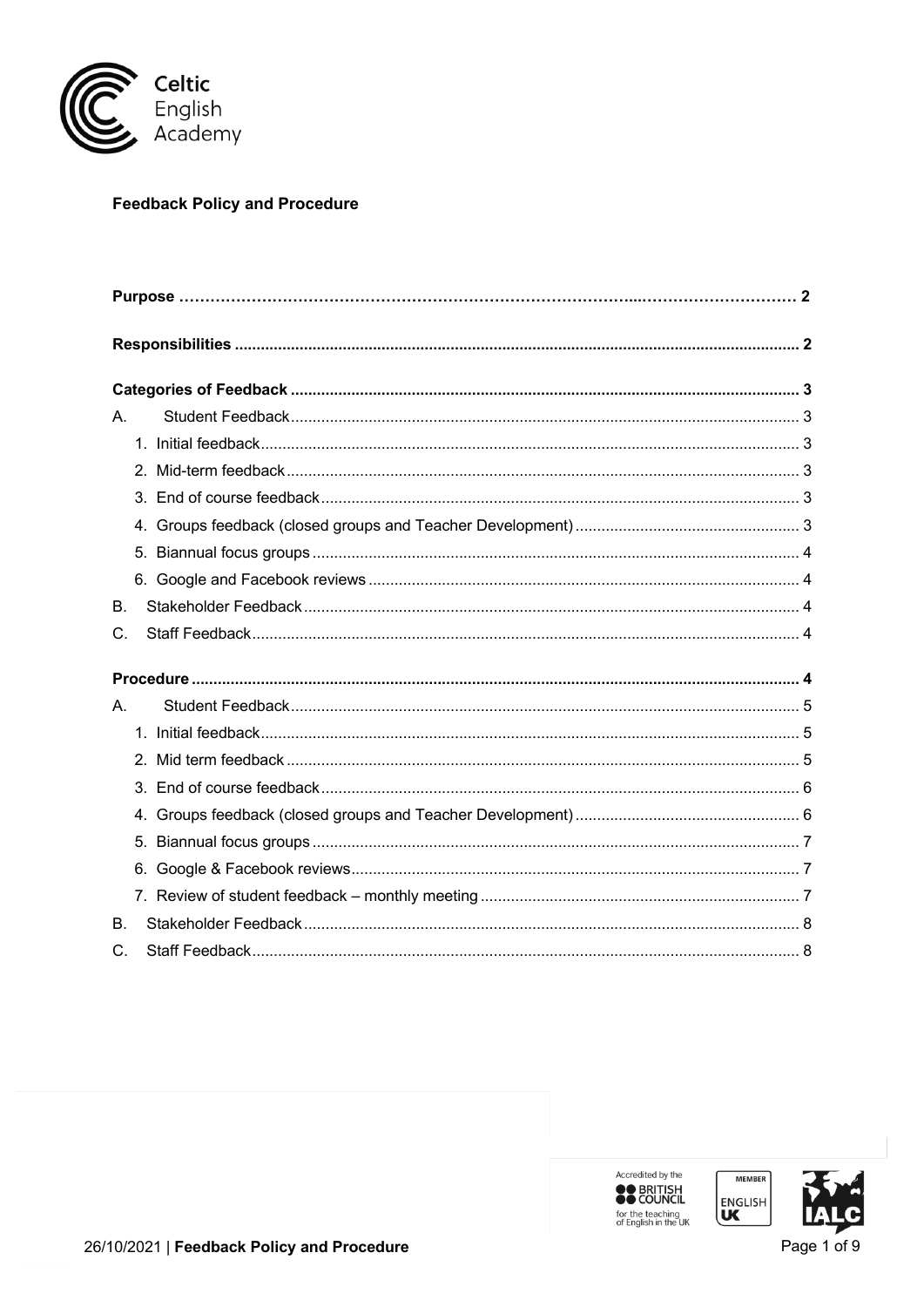

### **Purpose**

We value our student, staff and other stakeholder views and the Academy has a variety of formal and informal means to gather, record, evaluate and respond to feedback.

This policy document sets out the ways in which students, staff and other stakeholders are able to voice views and opinions about their experience of Celtic English Academy.

It specifies the procedure by which the feedback should be obtained and what should be done with the feedback once gathered.

It also emphasises the need to value the feedback, and for timely action to be taken in response to valid issues and justifiable concerns raised through feedback mechanisms and describes how this can be done.

It is the policy of the academy to collect feedback using as anonymous a process as possible in order to ensure that results are valid and reliable.

### **Responsibilities**

This section details the responsibilities of all staff, and of particular groups, in collecting, communicating and acting upon feedback within the Academy:

### **A. Senior Management (Directors, CEO, or equivalent)**

- To ensure all feedback channels are running effectively and efficiently to ensure all feedback is acted upon in order for timely action to be taken
- To deal with complaints promptly, fairly and with respect to English UK guidelines

### **B. Managers (Department Managers, line managers or equivalent)**

• To ensure all feedback is recorded, saved, actioned and reviewed

### **C. All staff**

- To take responsibility for listening to, recording and communicating feedback and in particular complaints, to their line manager within 24 hours
- To refer students to the appropriate manager for their complaint

### **D. Named staff**

The following named staff have responsibilities documented within this policy:

- **CEO** Shoko Doherty
- **Director of Studies** Ceri Thomas
- **Operations Manager** Marta Abellan
- **Organisational Development & Communications Manager** Emelyne Burkhard
- **Business Development Manager** Maria Rivero
- **Digital Marketing Manager**  Pablo Quintela
- **Group & University Progression Manager** Grant Hubbard
- **Accommodation Officer** Carla Morgan
- **Marketing & Student Support Officer** Elodie Mallet
- **Finance & Operations Officer**  Joshua Nixon

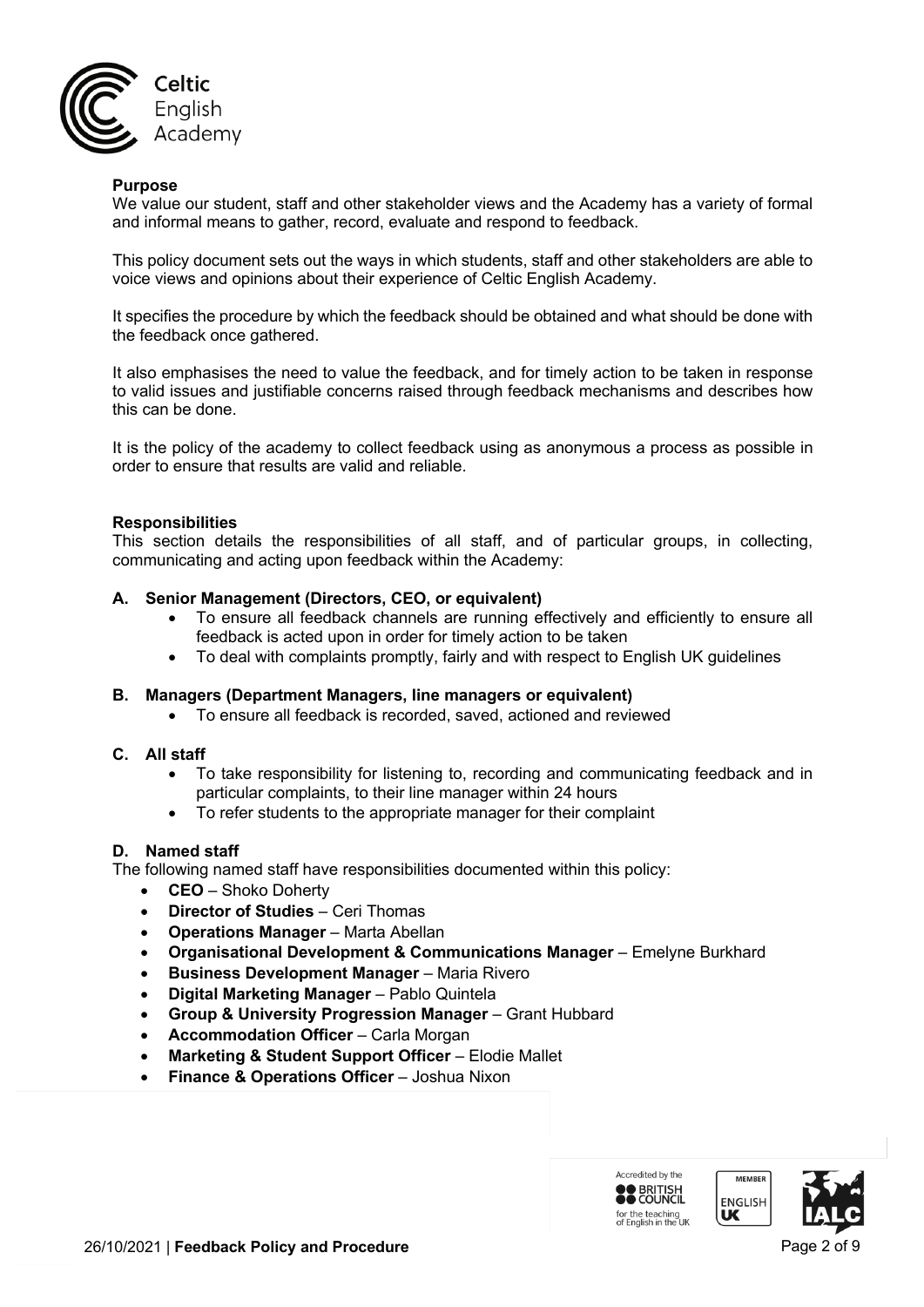

### **Categories of Feedback**

There are three main categories of feedback within the Academy; student feedback, stakeholder feedback and staff feedback.

### **A. Student Feedback**

Student feedback incorporates all aspects of the student experience. This includes their course, transfers, first day impression, homestay or residence placement, social activities and student support.

There are three primary methods of collecting student feedback:

### **1. Initial feedback**

Initial feedback is informal and verbal. First and second week students are invited to the local pub or cafe for a complementary drink and a chat on Fridays at 12 midday after lessons finish. This is led by one of the Operations Officer or Assistant level staff. The purpose is to create a relaxed and friendly environment for the students to share their initial feedback. The staff member gathers feedback in notebook form whilst directing conversation around set topics and answering questions**.** After the session, the conducting staff updates the Academic, Operations and management team by email and records individual student feedback on their student record. Individual issues to follow up on are also communicated to the specific staff e.g., Accommodation.

### **2. Mid-term feedback**

Mid-term feedback is for any student who studies with us longer than 6 weeks. Mid-term feedback is formal, submitted electronically and asks more detailed questions about the student's experience at the Academy. Students can rate our services (for example, their course book, teacher, homestay provider) and write comments about aspects of their stay (for example, what did they think of Cardiff as a city).

### **3. End of course feedback**

End of course feedback is formal, submitted electronically and asks more detailed questions about the student's experience at the Academy. Students can rate our services (for example, their course book, teacher, homestay provider) and write comments about aspects of their stay (for example, what did they think of Cardiff as a city).

Secondary methods of collecting student feedback include:

### **4. Groups feedback (closed groups and Teacher Development)**

- Paper forms are given to groups and their group leader:
- 1. On arrival to capture initial feedback on accommodation, transfer and first day experience
- 2. On departure to capture end of course feedback which asks more detailed questions about the student's experience at the Academy. Students can rate our services (for example, their course book, teacher, homestay provider) and write comments about aspects of their stay (for example, what did they think of Cardiff as a city).
- 3. Teachers will also be able to provide feedback about their school placement days, if relevant

Student feedback forms are tailored to young learners and to teachers by using a graded level of English and some specific questions.

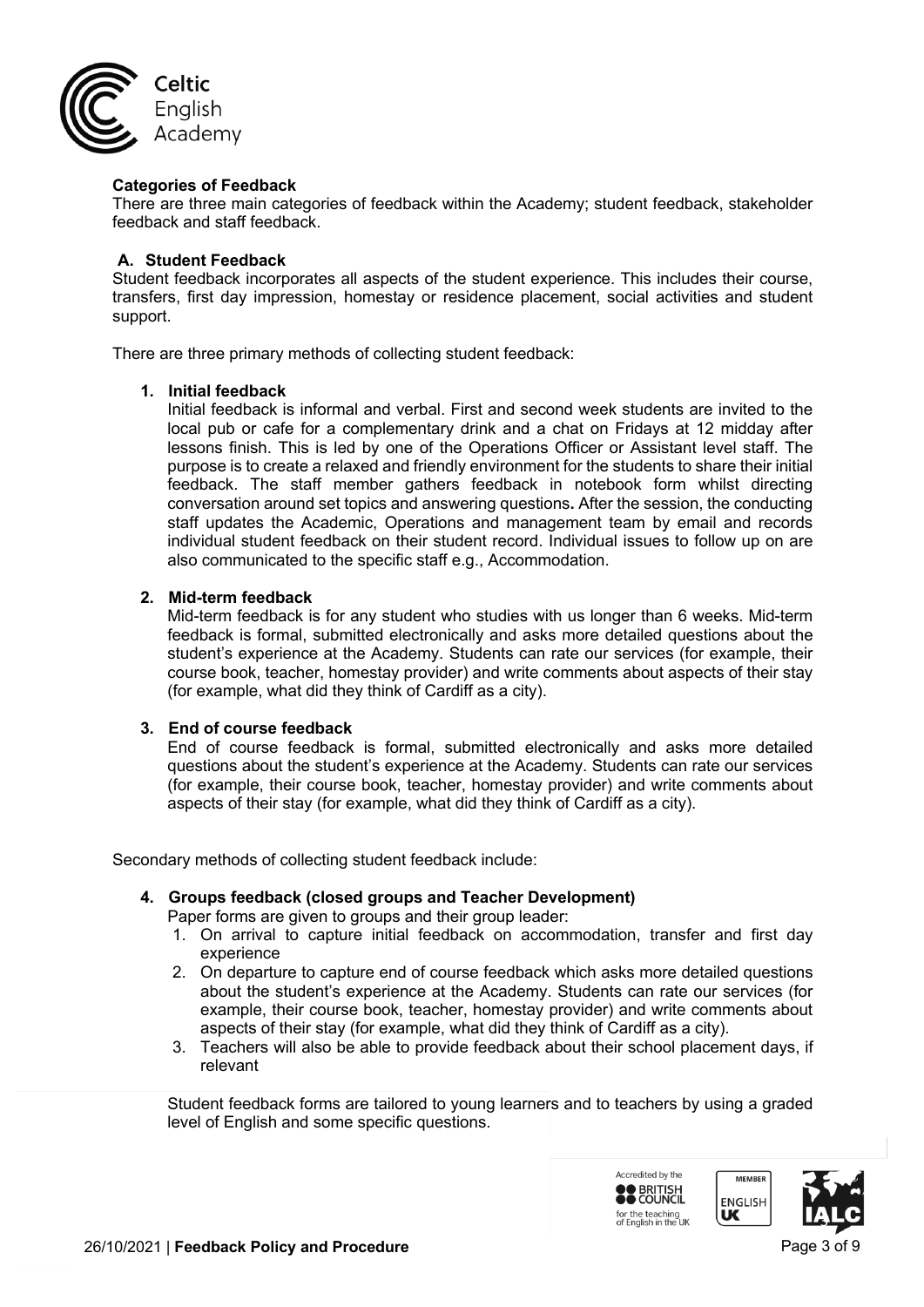

### **5. Biannual focus groups**

Biannual focus groups are an informal way for the DOS and the CEO to speak to students directly. The DOS and CEO choose one class from each level and ask them the same questions based on BC criteria.

### **6. Google and Facebook reviews**

Past, present or future students are able to leave reviews on Celtic English Academy Google or Facebook social media pages at any time. Reviews are monitored by the CEO, Digital Marketing Manager, Organisational Development & Communications Manager, and Business Development Manager and replies are given and action followed up.

### **B. Stakeholder Feedback**

Celtic seeks feedback from key stakeholders once a year. Stakeholders are asked to complete an online questionnaire using Google forms which asks them about their experience of working with us and any suggestions for improvement.

We currently request feedback from the following stakeholders:

- Homestay providers
- Residence providers (Cardiff and Bangor)
- Partner Educational Tour Operator (ETOs)

Additionally, we request agent feedback after the departure of every group.

# **C. Staff Feedback**

Celtic values the diversity of its workforce, and the range of views and opinions it contains. We are committed to continuing to create and streamline more effective channels for staff to feedback to senior management.

The following initiatives are informal and formal opportunities for this to happen at various frequencies throughout the year:

- AGM (annually)
- Employee Forum (quarterly)
- Listening lunches (monthly)
- Employee Survey (annually)
- INSET days (termly)
- Focus groups with management, teachers and junior staff (biannual)
- Staff suggestions and ideas digital board (online Padlet) replaces physical box

Celtic is a family run business that operates an 'open door policy' with regards to accessing time with senior management. The CEO will always make time for any member of staff who needs to speak with them urgently about a concern. The monthly board meeting also has a space for Directors to review staff suggestions and feedback.

#### **Procedure**

The procedure as below outlines the stages of the feedback loop for each category of feedback and who is responsible for each stage:

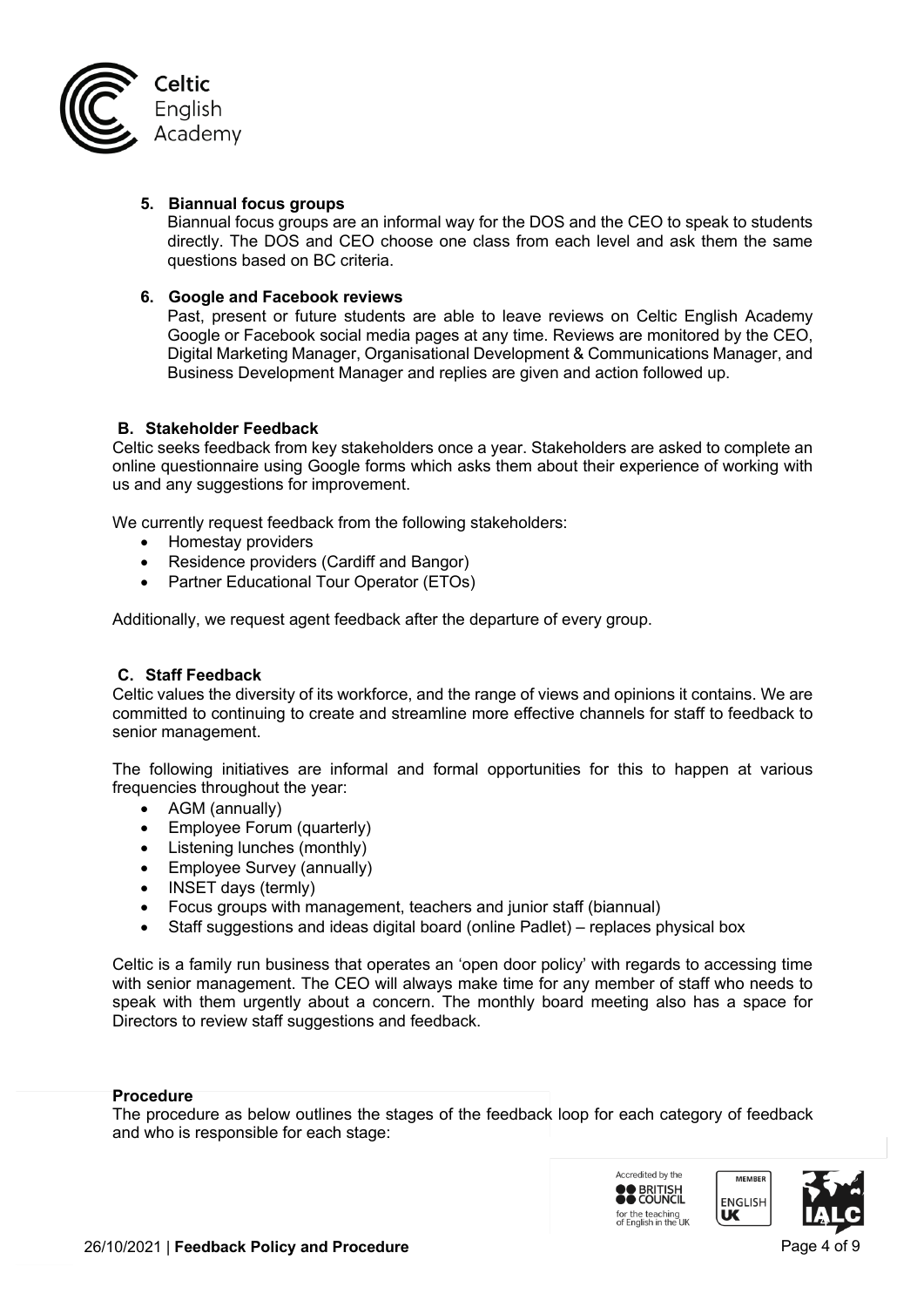

- 1) Ask customers
- 2) Store results
- 3) Analyse results
- 4) Communicate results
- 5) Act on results
- 6) Check that action is effective
- 7) Make permanent changes to improve service

### **Urgent complaints**

Urgent complaints are those that have the ability to cause reputational damage to the Academy or a member of staff if not resolved immediately.

In this instance, and if received under any category of feedback, they should be raised immediately to the CEO in person or by phone. If they are not able to be reached, the feedback should be raised to the DOS.

# **A. Student Feedback**

### **1. Initial feedback**

- Initial feedback will take the form of informal questions during student weekly feedback drinks every Friday at 12pm. New starters are welcome to come to this event during week 1 or week 2 of their course.
- The Operations Officer or Marketing & Student Support Officer will buy each student a drink and ask the questions in the feedback drinks questionnaire to facilitate discussion, and record notes in the initial feedback notebook.
- A summary of initial feedback should be typed, saved and emailed to all managers each Friday.
- The Officer conducting the drinks should record any complaints into the complaints section on Fidelo each with a time set for review and should inform the manager of any assigned complaints by email.
- On the following Tuesday, a follow up email will be sent to any students who missed the first week drinks by the Operations Officer using the template email on Fidelo which re-invites them to the next drinks and reminds them who to contact if they have any concerns.
- Department leads should review the effectiveness of their action with the customer and make further action as necessary until all reasonable action has been taken to get a result that is satisfactory to all parties. If this is not possible, the student should be referred to complaint's procedure.
- Any positive feedback can be shared in the Inter-departmental meeting (IDM) as appropriate by the CEO/Organisational Development & Communications Manager, or recorded on the digital Staff Shout Outs praise board, which is viewed by all staff.

### **2. Mid term feedback**

- Teachers will collect mid term feedback in class in paper based forms and are conducted every half term, at 6/7 weeks.
- Teachers will scan these to the DOS, who will share them with the Operations Manager within 48 hours
- The DOS will save the report in the Student Feedback folder on the Drive
- The DOS and Operations Manager are responsible for recording any complaints associated with their department on Fidelo, with a time set for review.



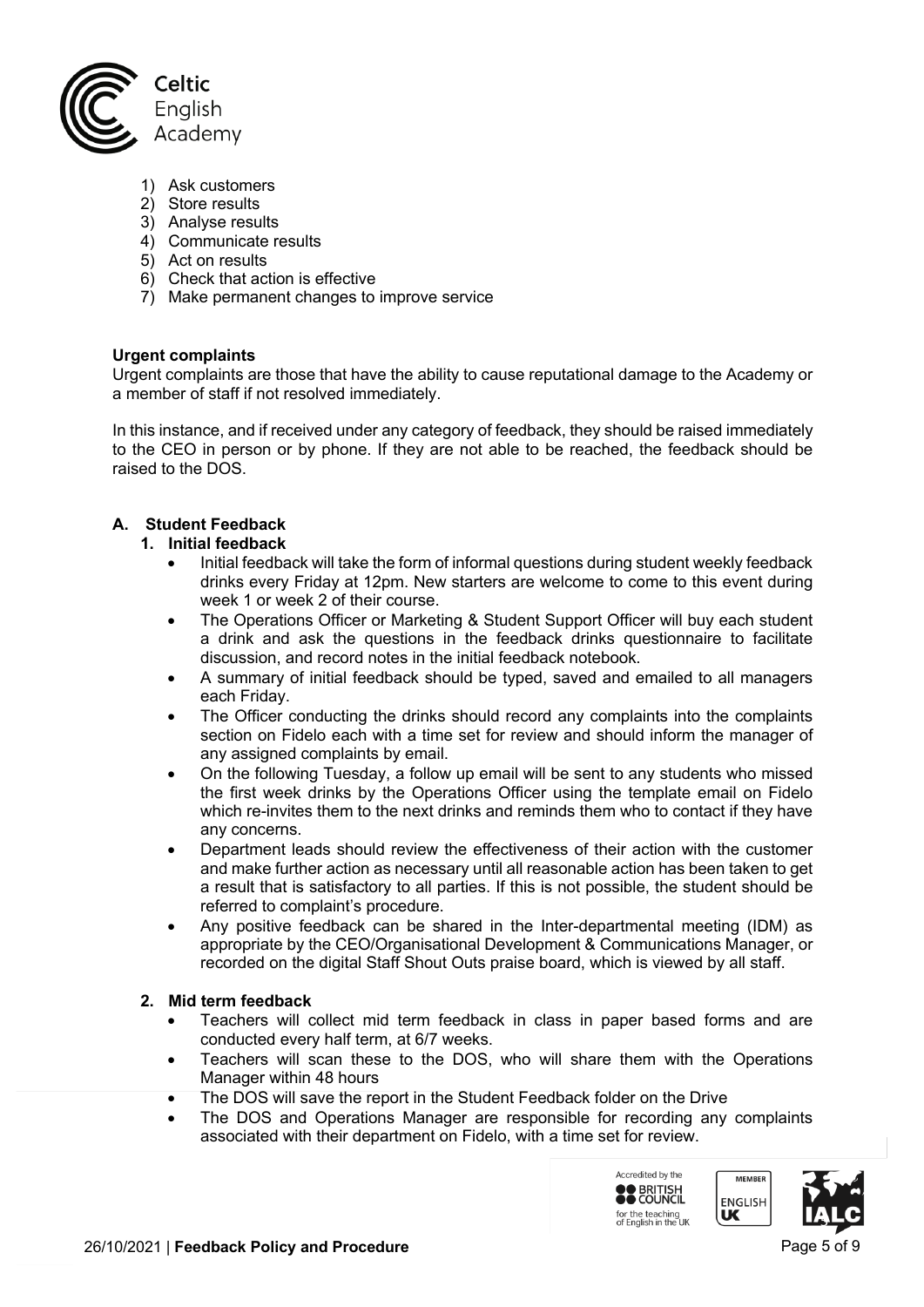

- The DOS and Operations Manager will record all other constructive comments and create a 'wish list' of action, colour coded for urgency/importance, which can be reviewed in the monthly feedback review meeting, and again in the IDM.
- Department leads should review the effectiveness of their action with the customer, and make further action as necessary until all reasonable action has been taken to get a result that is satisfactory to all parties
- If this is not possible, the student should be referred to complaint's procedure

# **3. End of course feedback**

- On Tuesday of the student's final week, the Operations Manager will send out a template email from Fidelo directing the departing students to the Fidelo end of course feedback questionnaire embedded in the website or via Google forms.
- Teachers will remind students about the questionnaire when they hand their students their certificates on Friday.
- On Tuesdays, the Operations Manager will use the Fidelo Students->Feedback list to access the end of course feedback from the past week by selecting the appropriate time period, choosing "answered 'yes'" from the drop down and clicking on 'extended report'. (Note individual feedback for a given student can be obtained by highlighting the student's name and clicking 'results')
- The Operations Manager will share the report by email with the CEO, DOS and all managers
- The Operations Manager will save the report in the Student Feedback folder on the **Drive**
- The Operations Manager will record any complaints on Fidelo and should inform the CEO/DOS of any assigned complaints by email.
- The CEO or DOS will respond to any complaints
- The Operations Manager will record all other constructive comments and create a 'wish list' of action, colour coded for urgency/importance, which can be reviewed in the monthly feedback review meeting, and again in the monthly IDM and Board Meeting.

# **4. Groups feedback (closed groups and Teacher Development)**

- Initial feedback
	- The Group & University Progression Manager will collect initial paper based feedback from the students and the group leader on the first day.
	- The staff member collecting the feedback should record any complaints into the complaints section on Fidelo with a time set for review.
	- The staff member should scan and share the feedback with the relevant department managers.
	- The staff member should save the feedback to the Student Feedback folder in the Drive.
	- The Group & University Progression Manager will record all other constructive comments and create a 'wish list' of action, colour coded for urgency/importance, which can be reviewed in the monthly feedback review meetings, and again in the monthly IDM and Board Meeting.
- End of course feedback
	- The Group & University Progression Manager will collect end of course paper based feedback from the students and the group leader during their farewell party.

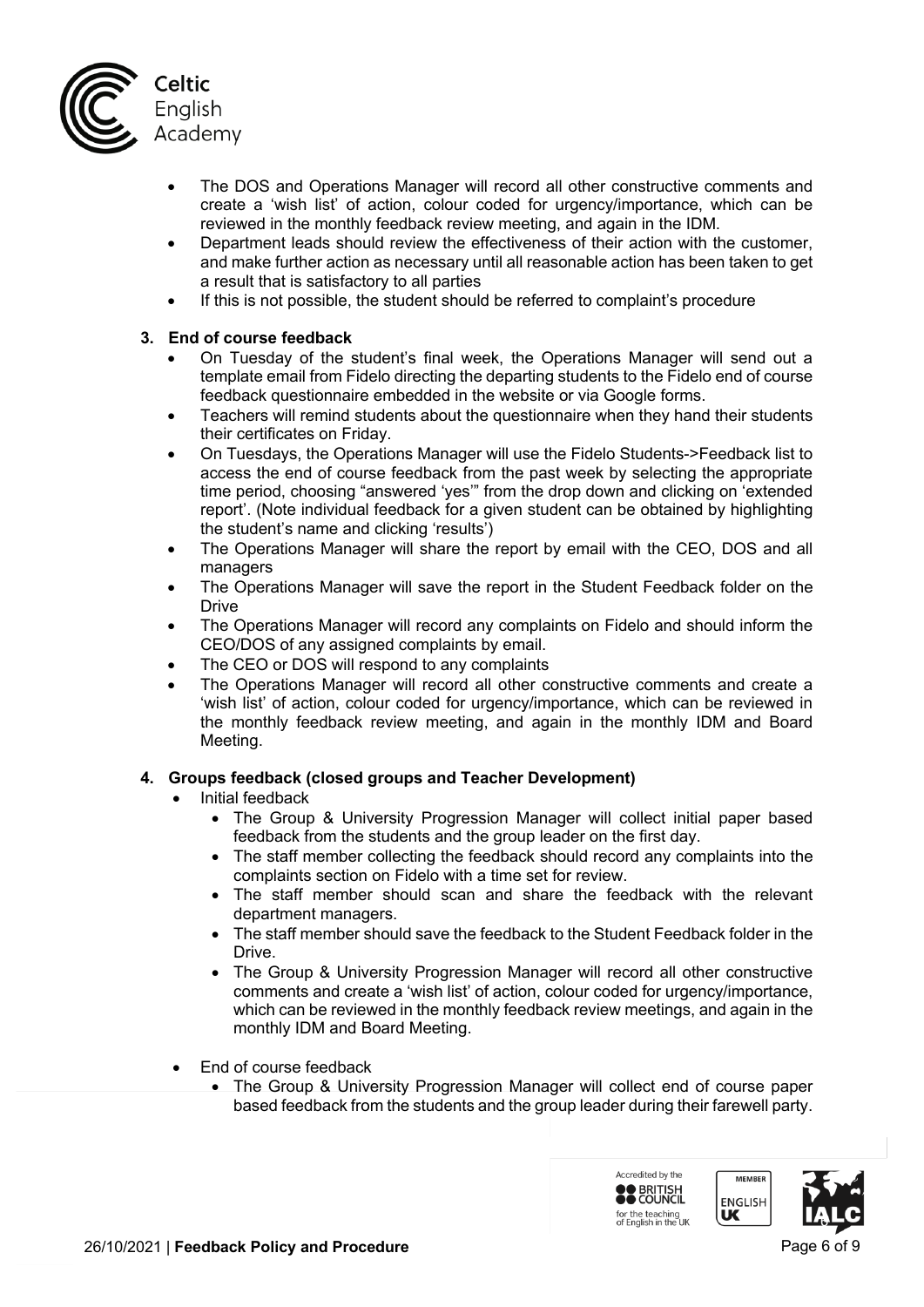

- The end of course questionnaire is tailored to whether the group is young learners or adults.
- The DOS organises the collection of the end of course questionnaire from Teacher Development groups
- The Group & University Progression Manager should record any complaints from young learners or adult groups into the complaints section on Fidelo with a time set for review.
- The DOS should record any complaints from Teacher Development groups into the complaints section on Fidelo with a time set for review
- The Group & University Progression Manager should scan and save the feedback in the Student Feedback folder and share the feedback with the Organisational Development & Communications Manager.
- The Group & University Progression Manager will record all other constructive comments and create a 'wish list' of action, colour coded for urgency/importance, which can be reviewed in the monthly feedback review meetings, and again in the monthly IDM and Board Meeting.

# **5. Biannual focus groups**

- Every 6 months, the DOS will identify four classes for focus groups, inform the teacher and send calendar invitations to the CEO and Organisational Development & Communications Manager.
- The Organisational Development & Communications Manager will take minutes and write these up with suggested actions and store then in the Student feedback folder in the Drive. They will also share them with the DOS and the CEO.
- The DOS and CEO can analyse the feedback
- The DOS and CEO can communicate the feedback to the appropriate manager
- Departmental leads to set actions as necessary
- DOS and CEO to check in on departmental progress at set time intervals

# **6. Google & Facebook reviews**

- Reviews are monitored by the CEO, Digital Marketing Manager, Organisational Development & Communications Manager, and Business Development Manager and written replies are provided for each review.
- Some students are contacted directly, in person or by telephone or email if the nature of their reviews are critical or further action is required to address any concern or present situation. It is recommended to follow up offline in these cases.
- Critical reviews from present students are recorded on the Complaints tab of the students' record and followed up with the relevant staff member to address the complaint
- Operations department staff encourage all weekly leaving students to leave Google or Facebook reviews and students are actively encouraged to give their feedback online
- The Digital Marketing Manager and Organisational Development & Communications Manager oversee the tone of voice and style of replies to online reviews, to protect the organisation brand and reputation.
- 5\* reviews are shared and celebrated across the teams

# **7. Review of student feedback – monthly meeting**

• The Operations Manager, Group & University Progression Manager and Organisational Development & Communications Manager will collate initial, mid-term, end of course and groups feedback (complaints, constructive feedback and wish list)

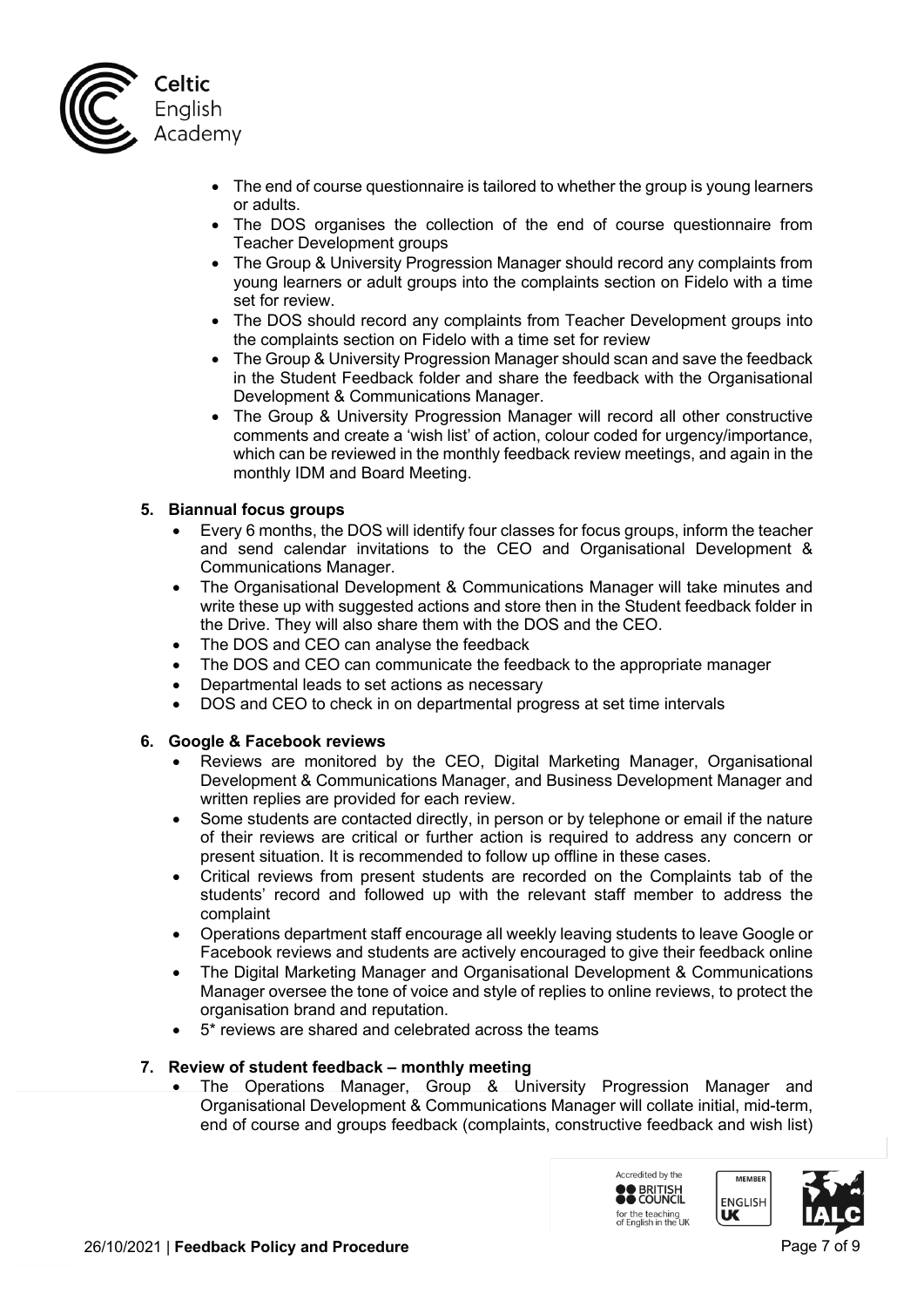

for a monthly review meeting with the DOS and CEO prior to the IDM and Board meeting to set actions and to agree priorities.

## **B. Stakeholder Feedback**

- Homestay host
	- An annual email to all homestay hosts will be sent by the Accommodation Officer in December containing a link to the Google form questionnaire hosted by our website
	- Google forms will collate the results.
	- The Accommodation Officer will share the results with the CEO, DOS and the Operations Manager
	- The Accommodation Officer will download and save the results in the Stakeholder Feedback file on the drive
	- The Accommodation Officer will review the results in January and create an action plan to be shared with the Operations Manager
- Residence providers (Cardiff and Bangor)
	- Annual paper-based feedback on renewal of contract or if not a renewal year, at the end of each year in December
	- The Accommodation Officer and Group & University Progression Manager will share the results with the CEO, DOS and the Operations Manager
	- The Accommodation Officer and Groups & University Progression Manager will review the results in January and create an action plan to be shared with the Operations Manager
- Educational Tour Operators (ETOs)
	- An annual email to all Educational Tour Operator partners (ETOs) will be sent by the Business Development Manager in January containing a link to the Google form questionnaire
	- Google forms will collate the results in an Excel.
	- The Business Development Manager will share the results with the CEO, DOS and all Marketing department staff
	- The Business Development Manager will download and save the results in the Stakeholder Feedback file on the drive
	- The Business Development Manager will review the results in February and create an action plan to be shared with the CEO and all Marketing department staff

### **C. Staff Feedback**

Celtic values the diversity of its workforce, and the range of views and opinions it contains. We are committed to continuing to create and streamline more effective channels for staff to feedback to senior management.

The following initiatives are formal opportunities for this to happen at various frequencies throughout the year:

- AGM (annually)
	- Each employee is asked for two things they would like to see change or improve over the next 12 months